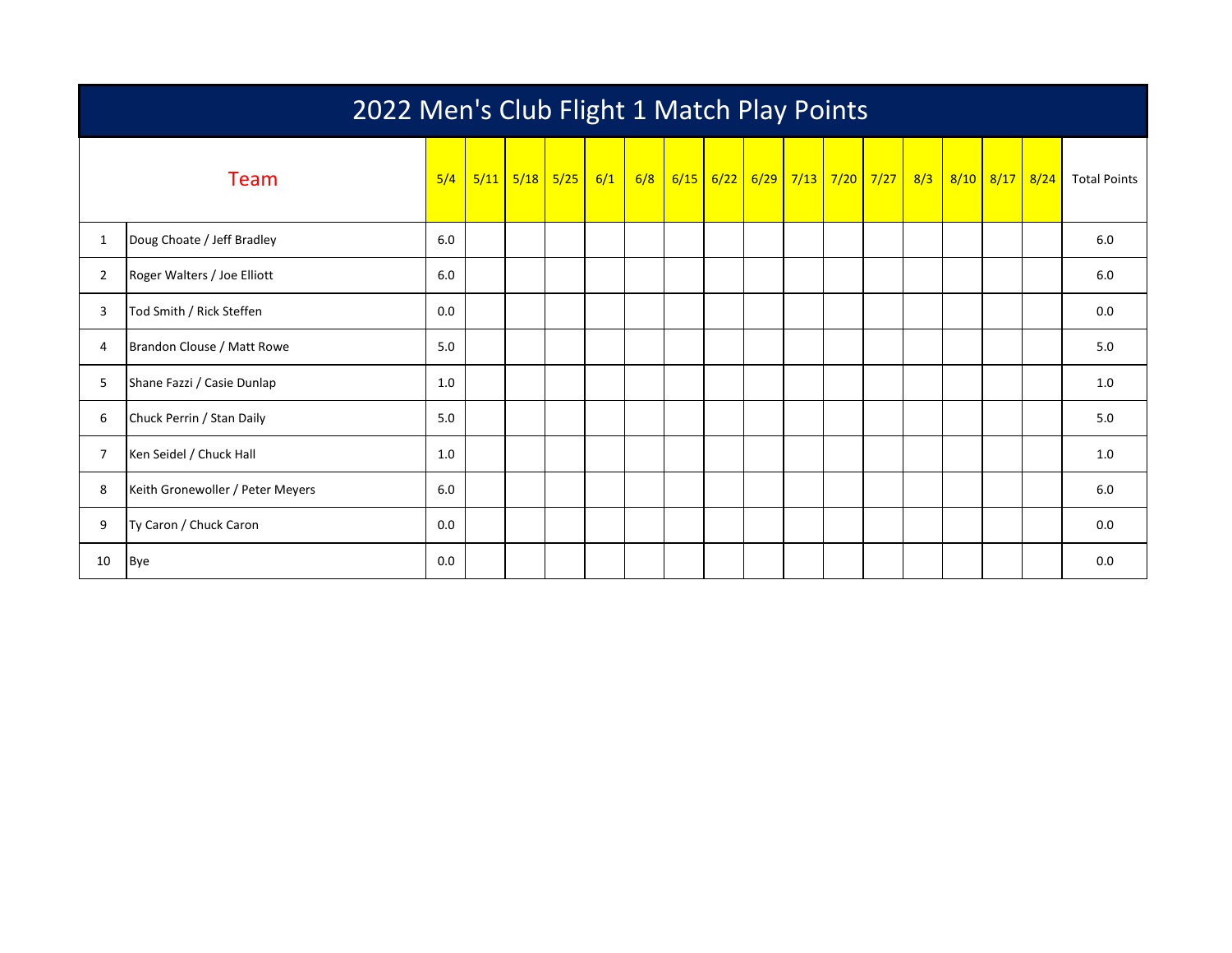|                | <b>Men's Club Flight 1 Weekly Results</b> |               |             |             |                 |  |  |  |  |  |  |  |  |  |
|----------------|-------------------------------------------|---------------|-------------|-------------|-----------------|--|--|--|--|--|--|--|--|--|
|                | 5/04/22 Round 1                           |               |             |             |                 |  |  |  |  |  |  |  |  |  |
| TEAM #         |                                           | Team<br>Match | Match<br>#1 | Match<br>#2 | Total<br>Points |  |  |  |  |  |  |  |  |  |
| $\mathbf{1}$   | Doug Choate / Jeff Bradley                | 2.0           | 2.0         | 2.0         | 6.0             |  |  |  |  |  |  |  |  |  |
| 10             | Bye                                       |               |             |             | 0.0             |  |  |  |  |  |  |  |  |  |
| $\overline{2}$ | Roger Walters / Joe Elliott               | 2.0           | 2.0         | 2.0         | 6.0             |  |  |  |  |  |  |  |  |  |
| 9              | Ty Caron / Chuck Caron                    | 0.0           | 0.0         | 0.0         | 0.0             |  |  |  |  |  |  |  |  |  |
| 3              | Tod Smith / Rick Steffen                  | 0.0           | 0.0         | 0.0         | 0.0             |  |  |  |  |  |  |  |  |  |
| 8              | Keith Gronewoller / Peter Meyers          | 2.0           | 2.0         | 2.0         | 6.0             |  |  |  |  |  |  |  |  |  |
| 4              | Brandon Clouse / Matt Rowe                | 2.0           | 1.0         | 2.0         | 5.0             |  |  |  |  |  |  |  |  |  |
| $\overline{7}$ | Ken Seidel / Chuck Hall                   | 0.0           | 1.0         | 0.0         | 1.0             |  |  |  |  |  |  |  |  |  |
| 5              | Shane Fazzi / Casie Dunlap                | 0.0           | 0.0         | 1.0         | 1.0             |  |  |  |  |  |  |  |  |  |
| 6              | Chuck Perrin / Stan Daily                 | 2.0           | 2.0         | 1.0         | 5.0             |  |  |  |  |  |  |  |  |  |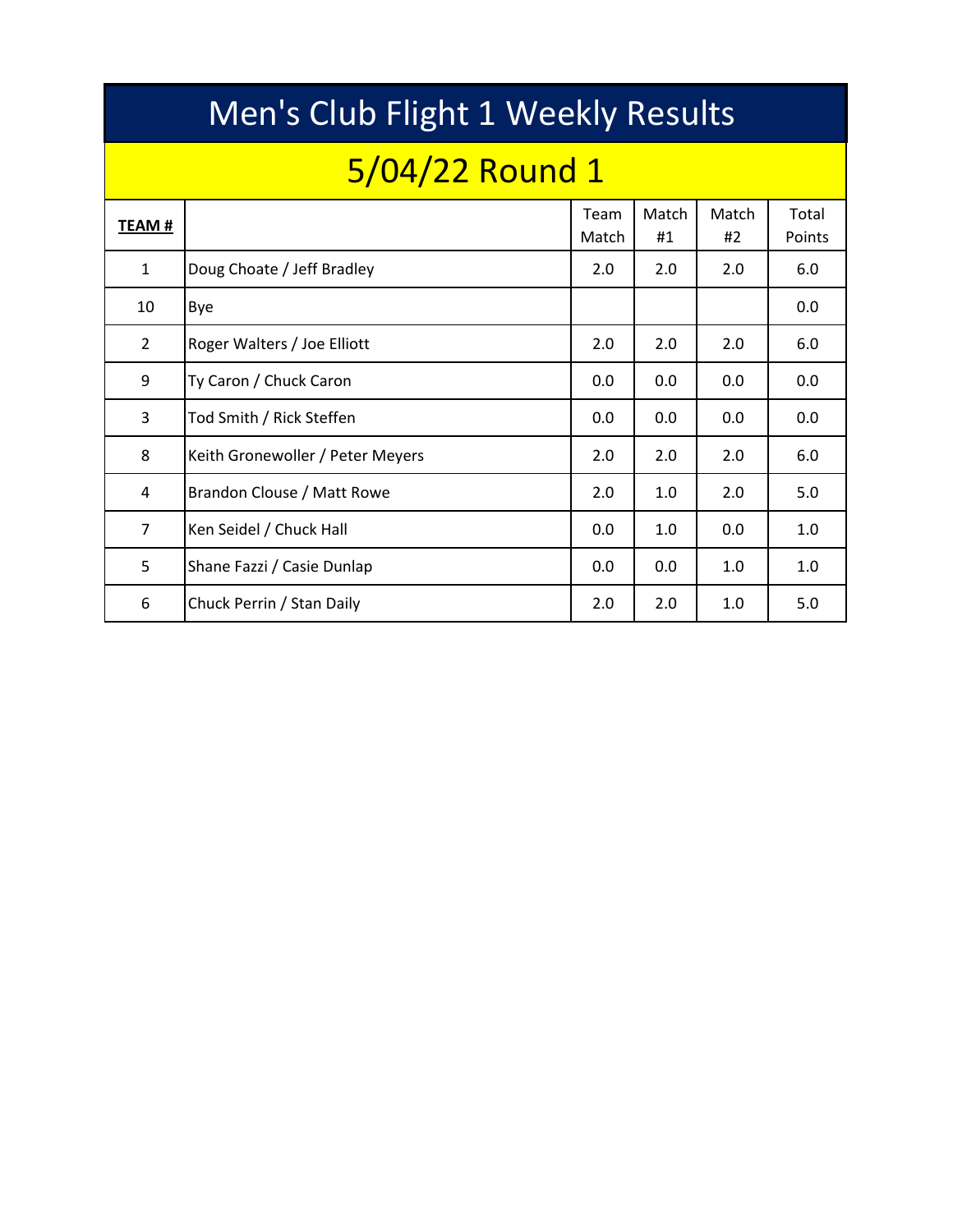|   | 2022 Men's Club Flight 2 Match Play Points |     |  |  |                            |  |  |  |  |  |  |  |  |  |  |                                                                   |
|---|--------------------------------------------|-----|--|--|----------------------------|--|--|--|--|--|--|--|--|--|--|-------------------------------------------------------------------|
|   | Team                                       | 5/4 |  |  | $5/11$ $5/18$ $5/25$ $6/1$ |  |  |  |  |  |  |  |  |  |  | 6/8 6/15 6/22 6/29 7/13 7/20 7/27 8/3 8/10 8/17 8/24 Total Points |
| 1 | Jim Reed / Wendell Goad                    | 4.0 |  |  |                            |  |  |  |  |  |  |  |  |  |  | 4.0                                                               |
| 2 | Thom Hamick / Dennis Luedke                | 4.0 |  |  |                            |  |  |  |  |  |  |  |  |  |  | 4.0                                                               |
| 3 | Tom Gentilcore / Mac McCurdy               | 0.0 |  |  |                            |  |  |  |  |  |  |  |  |  |  | 0.0                                                               |
| 4 | Roger Schouten / Mitch Morgan              | 0.0 |  |  |                            |  |  |  |  |  |  |  |  |  |  | 0.0                                                               |
| 5 | Jeff Asselin / Hank Kracht                 | 6.0 |  |  |                            |  |  |  |  |  |  |  |  |  |  | 6.0                                                               |
| 6 | Neil Liebowitz / Craig Teter               | 6.0 |  |  |                            |  |  |  |  |  |  |  |  |  |  | 6.0                                                               |
|   | Jim Pearce / David Hallford                | 2.0 |  |  |                            |  |  |  |  |  |  |  |  |  |  | 2.0                                                               |
| 8 | James Martinez / Anthony Manzanares        | 2.0 |  |  |                            |  |  |  |  |  |  |  |  |  |  | 2.0                                                               |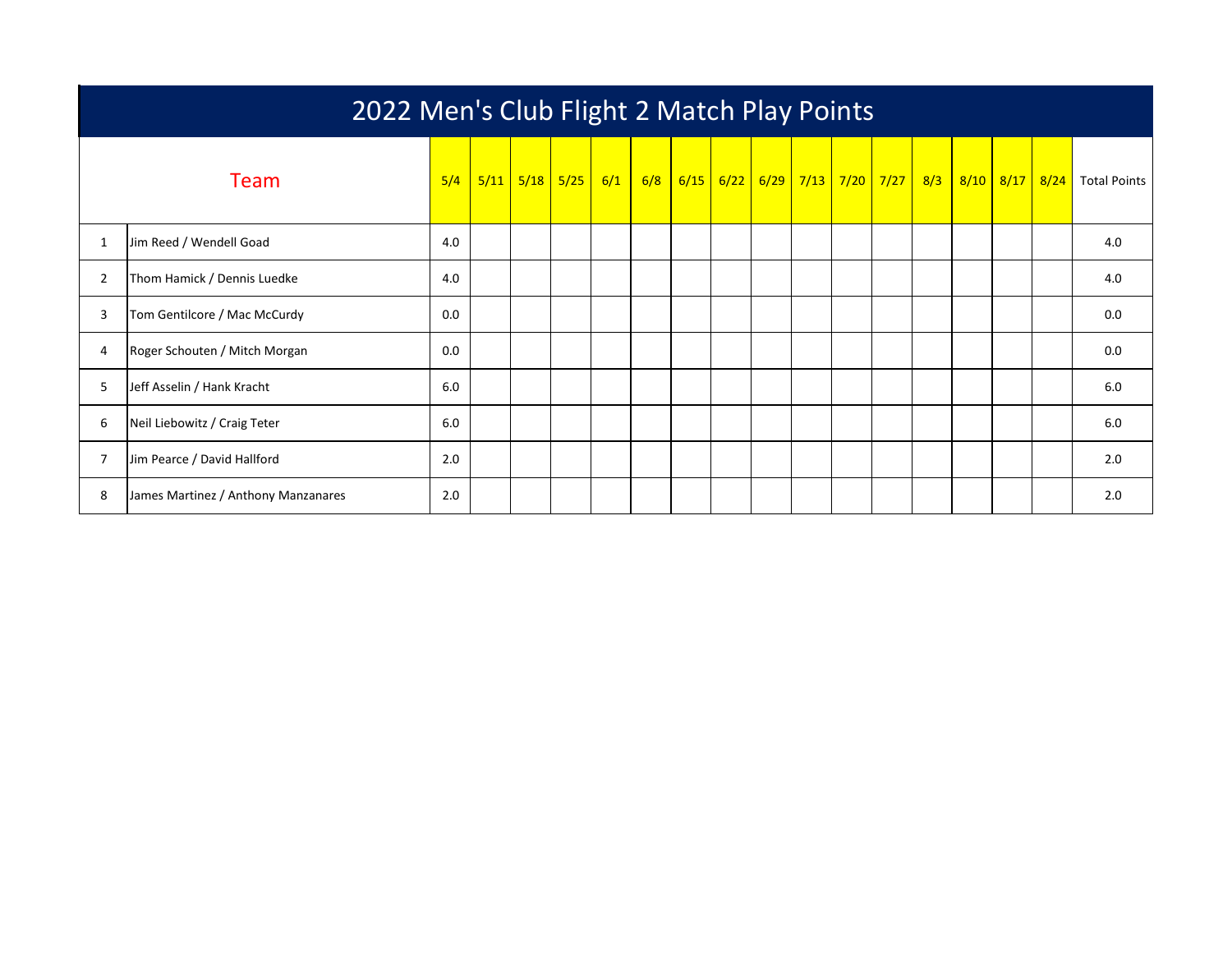|              | Men's Club Flight 2 Weekly Results  |               |             |             |                 |  |  |  |  |  |  |  |  |  |  |
|--------------|-------------------------------------|---------------|-------------|-------------|-----------------|--|--|--|--|--|--|--|--|--|--|
|              | 5/04/22 Round 1                     |               |             |             |                 |  |  |  |  |  |  |  |  |  |  |
| TEAM #       |                                     | Team<br>Match | Match<br>#1 | Match<br>#2 | Total<br>Points |  |  |  |  |  |  |  |  |  |  |
| $\mathbf{1}$ | Jim Reed / Wendell Goad             | 0.0           | 2.0         | 2.0         | 4.0             |  |  |  |  |  |  |  |  |  |  |
| 8            | James Martinez / Anthony Manzanares | 2.0           | 0.0         | 0.0         | 2.0             |  |  |  |  |  |  |  |  |  |  |
| 2            | Thom Hamick / Dennis Luedke         | 1.0           | 1.0         | 2.0         | 4.0             |  |  |  |  |  |  |  |  |  |  |
| 7            | Jim Pearce / David Hallford         | 1.0           | 1.0         | 0.0         | 2.0             |  |  |  |  |  |  |  |  |  |  |
| 3            | Tom Gentilcore / Mac McCurdy        | 0.0           | 0.0         | 0.0         | 0.0             |  |  |  |  |  |  |  |  |  |  |
| 6            | Neil Liebowitz / Craig Teter        | 2.0           | 2.0         | 2.0         | 6.0             |  |  |  |  |  |  |  |  |  |  |
| 4            | Roger Schouten / Mitch Morgan       | 0.0           | 0.0         | 0.0         | 0.0             |  |  |  |  |  |  |  |  |  |  |
| 5            | Jeff Asselin / Hank Kracht          | 2.0           | 2.0         | 2.0         | 6.0             |  |  |  |  |  |  |  |  |  |  |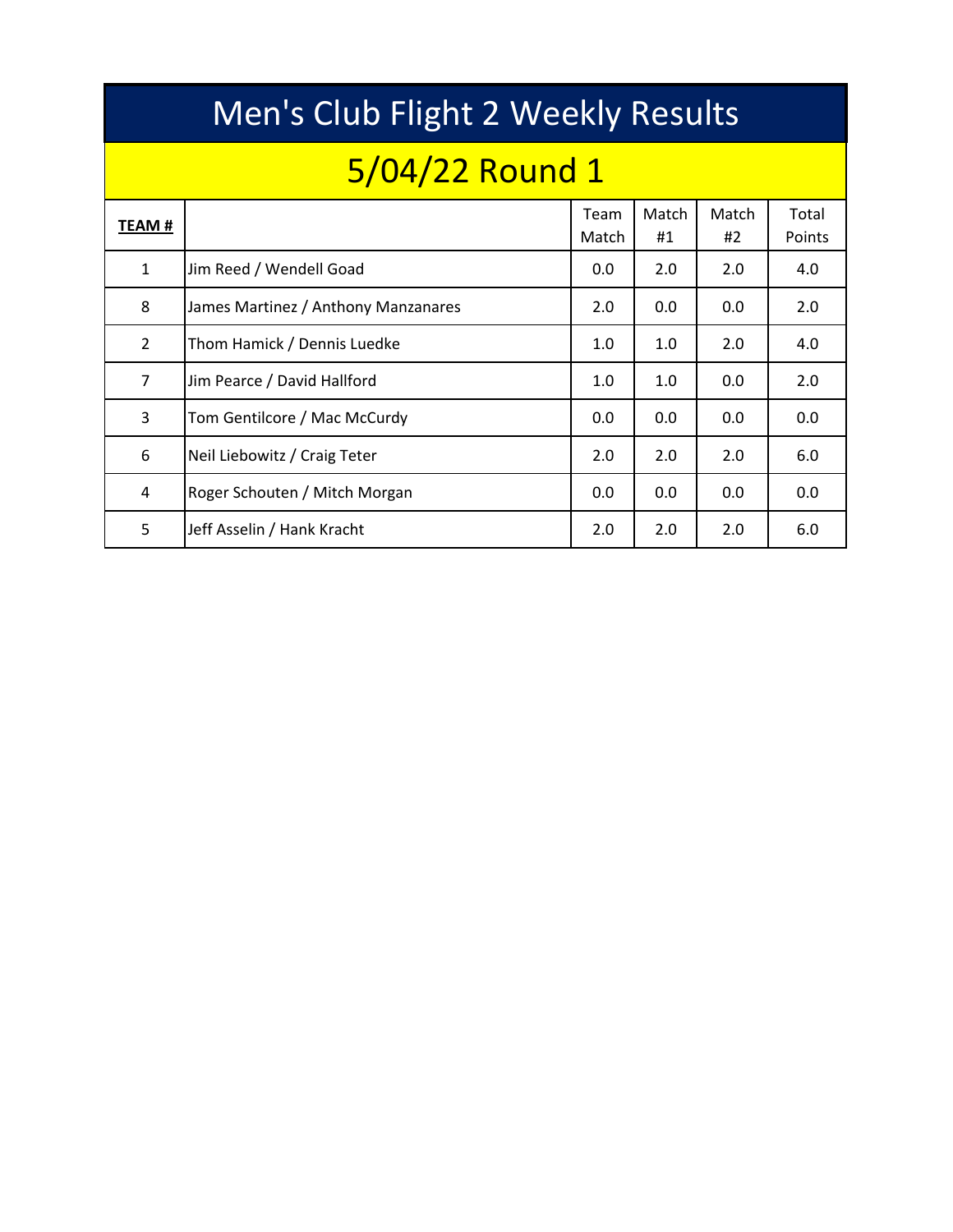|                | 2022 Men's Club Flight 3 Match Play Points |     |  |  |                      |     |  |  |  |                                       |  |  |  |  |  |                             |
|----------------|--------------------------------------------|-----|--|--|----------------------|-----|--|--|--|---------------------------------------|--|--|--|--|--|-----------------------------|
|                | Team                                       | 5/4 |  |  | $5/11$ $5/18$ $5/25$ | 6/1 |  |  |  | 6/8 6/15 6/22 6/29 7/13 7/20 7/27 8/3 |  |  |  |  |  | 8/10 8/17 8/24 Total Points |
| 1              | Fred Inman / Eric Miller                   | 6.0 |  |  |                      |     |  |  |  |                                       |  |  |  |  |  | 6.0                         |
| $\overline{2}$ | Andrew Terrazas / Luke Cody                | 1.0 |  |  |                      |     |  |  |  |                                       |  |  |  |  |  | 1.0                         |
| 3              | Brian Shene / David Bernat                 | 4.0 |  |  |                      |     |  |  |  |                                       |  |  |  |  |  | 4.0                         |
| 4              | Doug Zon / John Nauroth                    | 3.0 |  |  |                      |     |  |  |  |                                       |  |  |  |  |  | 3.0                         |
| 5              | Mark Kralich / Doug Horsey                 | 3.0 |  |  |                      |     |  |  |  |                                       |  |  |  |  |  | 3.0                         |
| 6              | Cuoy Jensen / Josh Fusilier                | 2.0 |  |  |                      |     |  |  |  |                                       |  |  |  |  |  | 2.0                         |
| 7              | Tom Noel / Ron McCann                      | 5.0 |  |  |                      |     |  |  |  |                                       |  |  |  |  |  | 5.0                         |
| 8              | Dan Birrer / David Ballard                 | 0.0 |  |  |                      |     |  |  |  |                                       |  |  |  |  |  | 0.0                         |